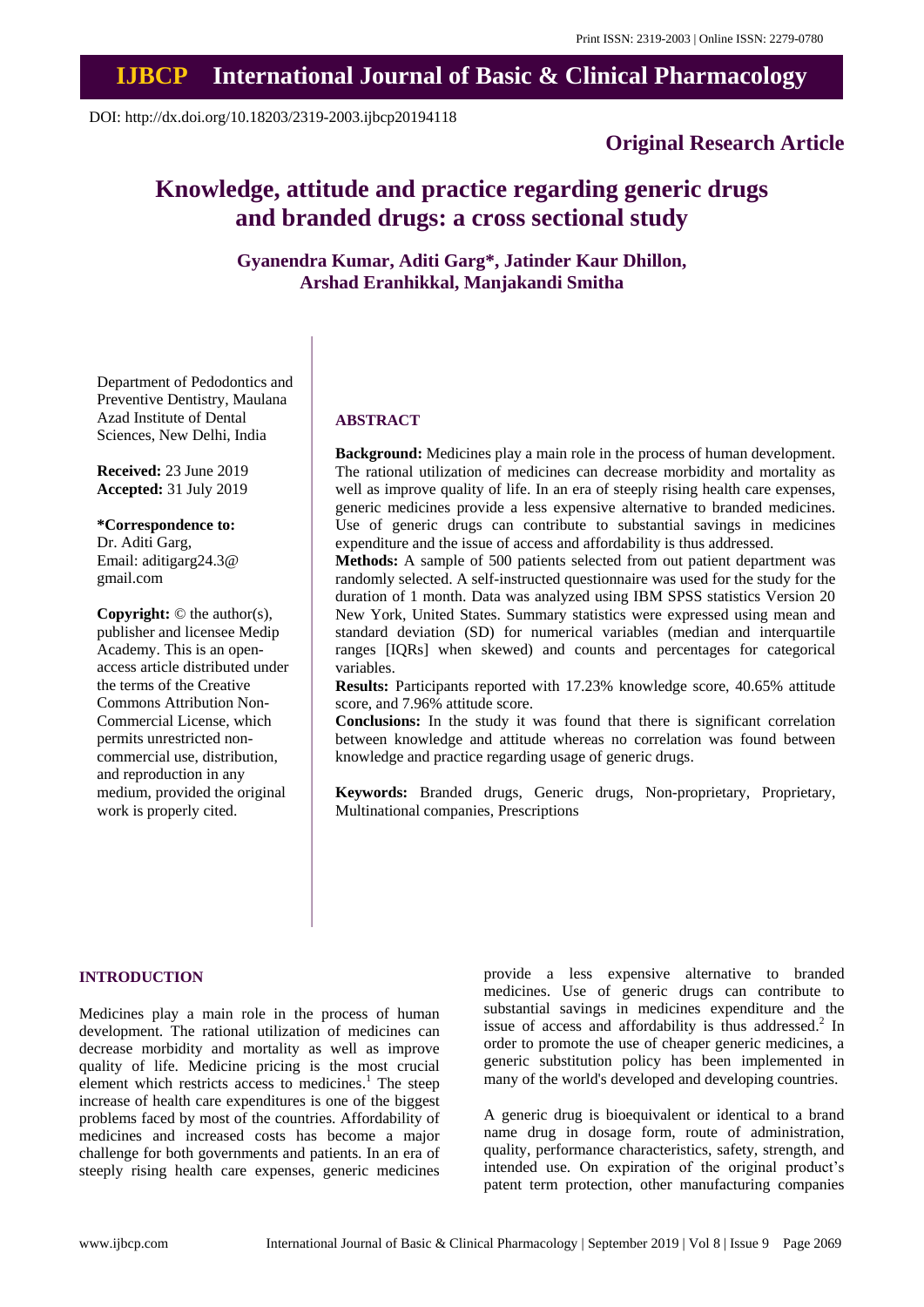may file submissions to Government/regulatory authorities for approval to market generic versions of the original medicine. Generic drugs may be marketed under the non-propriety name or as a branded generic. Branded generic drugs have names derived from a combination of the manufacturers name and the non-proprietary name. This enables the manufacturer to market the product in a way similar to the proprietary product.<sup>3</sup> Generic drugs are cheaper in comparison to branded drugs because there is no need to make investments in research and development as in the case of new drugs. The prevailing fierce competition in drug industry also makes the manufacturers keep to low prices. Currently, fast moving branded medicines are manufactured by multinational companies or large Indian companies. <sup>4</sup> The branded medicines are usually expensive as they are strongly promoted through doctors and chemists and such promotional costs add to their retail prices. The practice of bribing doctors by pharmaceutical companies to create more and more prescriptions is not recent in the country as well as world over. The unethical promotional practices being adopted by the companies make the essential medicines unaffordable to common man.

One of the many ways to control healthcare expenditure is to promote the use of cheaper generic drugs instead of the more expensive branded equivalents. While manufacturing generic drugs, the drug companies use the same active ingredients and are shown to work the same way in the body, they have the same risks and benefits as their brand name counterparts. Both branded and generic drugs are manufactured by conforming to International standards. Brand name drugs are usually given patent protection for 20 years from the date of submission of the patent. There are only rare circumstances where substituting a generic drug for a brand name product (or vice versa) may not be appropriate for a particular patient. For some patients, generic substitution may be inappropriate due to reactions to inactive ingredients or problems with the pill shape, color or related characteristics. 5 Patients should become assertive and insist upon the doctors to prescribe generic drugs if available, so that the patient would get the product at the best possible price. Thus if generic drugs are bought by the patient, the patient may not lose money by going in for branded drugs, which are too costly. The essential drug concept adopted in many developing countries promotes use of generic medicines, the main reason for generics is drug containment through competition to improve access to essential medicines. $\overline{6}$ 

The scientific data regarding experience and attitude of patients and general public towards generic drugs is necessary for sustaining a generic drug use policy but have been explored to a limited extent. Reports on patient attitudes and preferences are mostly available from countries where generic drug substitution in retail pharmacies is an accepted practice, unlike in India.<sup>7</sup> We, therefore, undertook this study to evaluate the experiences and attitudes of patients towards generic drugs comparing the same with the experience regarding branded medicines purchased from retail medicine shops.

## **METHODS**

A questionnaire-based cross-sectional study was conducted among patients attending Out Patient Department of Maulana Azad Institute of Dental Sciences. 500 Participants seeking dental treatment and those who were accompanying the patient were both included in the study and the sample selection was done using random sampling technique. A self-instructed questionnaire was used for the study for the duration of 1 month from  $1<sup>st</sup>$  February 2019 to  $28<sup>th</sup>$  February 2019.

The questionnaire consisted of two parts. The first part captured data pertaining to the demographic details including name, age, sex, occupation, income and socioeconomic status. The second part consisted of twenty structured closed-ended items assessing the knowledge, attitude and practice toward generic and branded drug usage. For each item in part 2 of the survey, we used an additive valuation scale (Likert type). Each item is presented as a positive closed statement followed by different answer options that indicate different agreement or disagreement levels (from strongly agree to strongly disagree). To each answer a specific grade is given (from 1 to 5), being able then to calculate the total result by adding the grade of each item if needed.

Data were analyzed using IBM SPSS statistics Version 20 New York, United States. Summary statistics were expressed using mean and standard deviation (SD) for numerical variables (median and interquartile ranges [IQRs] when skewed) and counts and percentages for categorical variables. Correlation was analyzed between knowledge, attitude and practice related to generic and brand name drugs. Correlation was made with each of these components with gender, education, income, occupation and socio economic status.

## **RESULTS**

A survey conducted among 500 patients, out of which 56.4% males and 43.6% females participated in the study. The mean age of the participants was  $35.76\pm8.82$  years. Of the total sample, majority of the population was unemployed, with only 0.6% with occupation of senior executives. Maximum number of participants had income less than 1520 Rs. and around 25.4% had income between 1521-4555 Rs. Nearly 41.4% were high school certified whereas, only 0.6% of professors or honors participated in the study. The demographic data is as shown in Table 1.

In this study the mean knowledge score was  $17.23 \pm 3.620$ where participants stated that they know what a generic medicine is. Out of this, 3.21% know that generic drugs are cheaper than branded drugs. Nearly 3.34% believe that medicines that have been longer in the market are safer than newer drugs. Also, 3.67% know that generic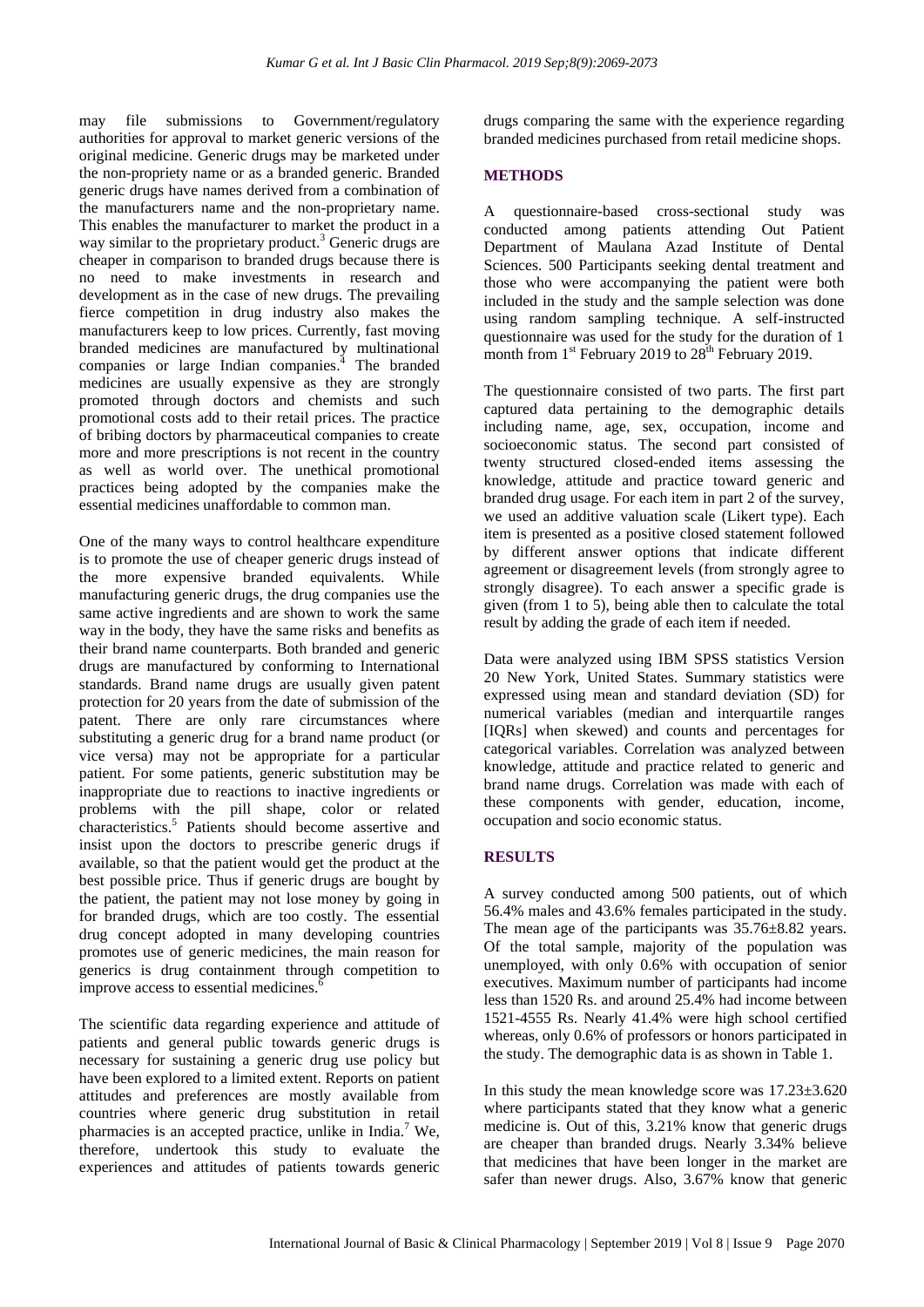drugs are less expensive whereas only 3.01% of them agree that generic drugs are more effective than brand name drugs as shown in Table 2.

#### **Table 1: Demographic data of patients.**

| <b>Characteristics</b>                                      | N               | $\overline{\frac{0}{6}}$ |  |  |
|-------------------------------------------------------------|-----------------|--------------------------|--|--|
| <b>Sex</b>                                                  |                 |                          |  |  |
| Males                                                       | 282             | 56.4                     |  |  |
| Females                                                     | 218             | 43.6                     |  |  |
| <b>Educational status</b>                                   |                 |                          |  |  |
| <b>Illiterate</b>                                           | 6               | 1.2                      |  |  |
| Primary school certificate                                  | 9               | 1.8                      |  |  |
| Middle schol certificate                                    | $\overline{36}$ | 7.2                      |  |  |
| High schol certificate                                      | 207             | 41.4                     |  |  |
| Intermediate or diploma                                     | 24              | 4.8                      |  |  |
| Intermediate or diploma                                     | 24              | 4.8                      |  |  |
| Graduate                                                    | 167             | 33.4                     |  |  |
| Profession or honours                                       | 51              | 10.2                     |  |  |
| Occupation                                                  |                 |                          |  |  |
| Unemployed                                                  | 177             | 35.4                     |  |  |
| Elementary occupation                                       | 77              | 15.4                     |  |  |
| Plants and machine operators and                            | 6               | 1.2                      |  |  |
| assemblers                                                  |                 |                          |  |  |
| Craft and related trade workers                             | 45              | 9.0                      |  |  |
| Skilled agricultural and fishery                            | 21              | 4.2                      |  |  |
| workers                                                     |                 |                          |  |  |
| Skilled workers and shop and                                | 44              | 8.8                      |  |  |
| market sales workers                                        |                 |                          |  |  |
| Clerks                                                      | 30              | 6.0                      |  |  |
| Techniques and associate                                    | 9               | 1.8                      |  |  |
| professionals                                               |                 |                          |  |  |
| Professionals                                               | 67              | 13.4                     |  |  |
| Legislatures, senior officials and                          | 21              | 4.2                      |  |  |
| managers<br>Income (in Rs.)                                 |                 |                          |  |  |
| Less than equal to 1520                                     | 171             | 34.2                     |  |  |
| 1521-4555                                                   | 127             | 25.4                     |  |  |
| 4556-7593                                                   | 78              | 15.6                     |  |  |
| 7594-11361                                                  | 52              | 10.4                     |  |  |
| 11362-15187                                                 | 60              | 12.0                     |  |  |
| 15188-30374                                                 | 12              | 2.4                      |  |  |
|                                                             |                 |                          |  |  |
| Kuppuswamy's socioeconomic status scale 2018<br>275<br>55.0 |                 |                          |  |  |
| Upper middle<br>Lower middle (III)                          | 93              | 18.6                     |  |  |
|                                                             | 120             | 24.0                     |  |  |
| <b>Upper lower</b>                                          | 12              | 2.4                      |  |  |
| Lower $(V)$                                                 |                 |                          |  |  |

The mean attitude score was found to be 40.65±6.448. Out of these 3.30% stated that they would like to take a generic drug than a branded drug, 3.97% participants feel the need to switch from branded drugs to generic ones. Around 2.53% of population think that Indian government should come up for stringent laws against branded medication. Also 3.53% population think that there should be a training program to increase awareness regarding generic drugs among doctors and patients.

Around 3.92% agreed that Indians should use more generic drugs and 4.40% believed that there should be a store for generic drugs in every hospital. When questions regarding manufacturing quality of the drug were asked around 4.34% stated that brand name drug are often manufactured in modern facilities and generic drugs in substandard facilities. Regarding safety of the generic drugs 4.08% stated that generic drugs cause more side effect as compared to branded drugs as shown in Table 3.

## **Table 2: Knowledge score of the participants.**

| <b>Questions</b>                                 | N   | <b>Mean</b> ±SD   |
|--------------------------------------------------|-----|-------------------|
| Cost effectiveness of generic<br>drugs           | 500 | $3.21 \pm 8.822$  |
| Medicines longer in the<br>market are more safer | 500 | $3.34 \pm 1.436$  |
| Generic drugs are less<br>expensive              | 500 | $3.67 \pm 1.306$  |
| <b>Effectiveness of generic drugs</b>            | 500 | $3.01 \pm 1.605$  |
| <b>Total knowledge score</b>                     | 500 | $17.23 \pm 3.620$ |

#### **Table 3: Attitude score of the participants.**

| <b>Questions</b>                                                                                                       | N   | <b>Mean</b> ±SD   |
|------------------------------------------------------------------------------------------------------------------------|-----|-------------------|
| Like to use generic drugs<br>more                                                                                      | 500 | $3.30 \pm 1.418$  |
| Need to switch from branded<br>to generic drugs                                                                        | 500 | $3.97 \pm 1.340$  |
| <b>Indian government should</b><br>come up for stringent laws<br>against branded medication                            | 500 | $2.53 \pm 1.486$  |
| <b>Training program should be</b><br>conducted to increase<br>awareness regarding generic<br>drugs.                    | 500 | $3.53 \pm 1.532$  |
| Indians should use more<br>generic drugs                                                                               | 500 | $3.92 \pm 1.432$  |
| Generic drugs side cause<br>more side effect than branded<br>drugs                                                     | 500 | $4.08 \pm 1.311$  |
| Generic drug is of a better<br>value than a brand name drug                                                            | 500 | $4.13 \pm 1.291$  |
| Need for generic store in<br>every hospital                                                                            | 500 | $4.40 \pm 1.139$  |
| Brand name drugs are made<br>in modern manufacturing<br>facilities and generic drugs<br>made in substandard facilities | 500 | $4.34 + 1.225$    |
| Total attitude score                                                                                                   | 500 | $40.65 \pm 6.448$ |

The mean practice score was 7.96±2.350. 7.96% reported about that they use generic drugs. Also, 3.93% stated that they would rather take a generic drug than a branded drug if it is less expensive and 4.03% stated that would take generics if it was free as shown in Table 4. The total score was found to be 65.84.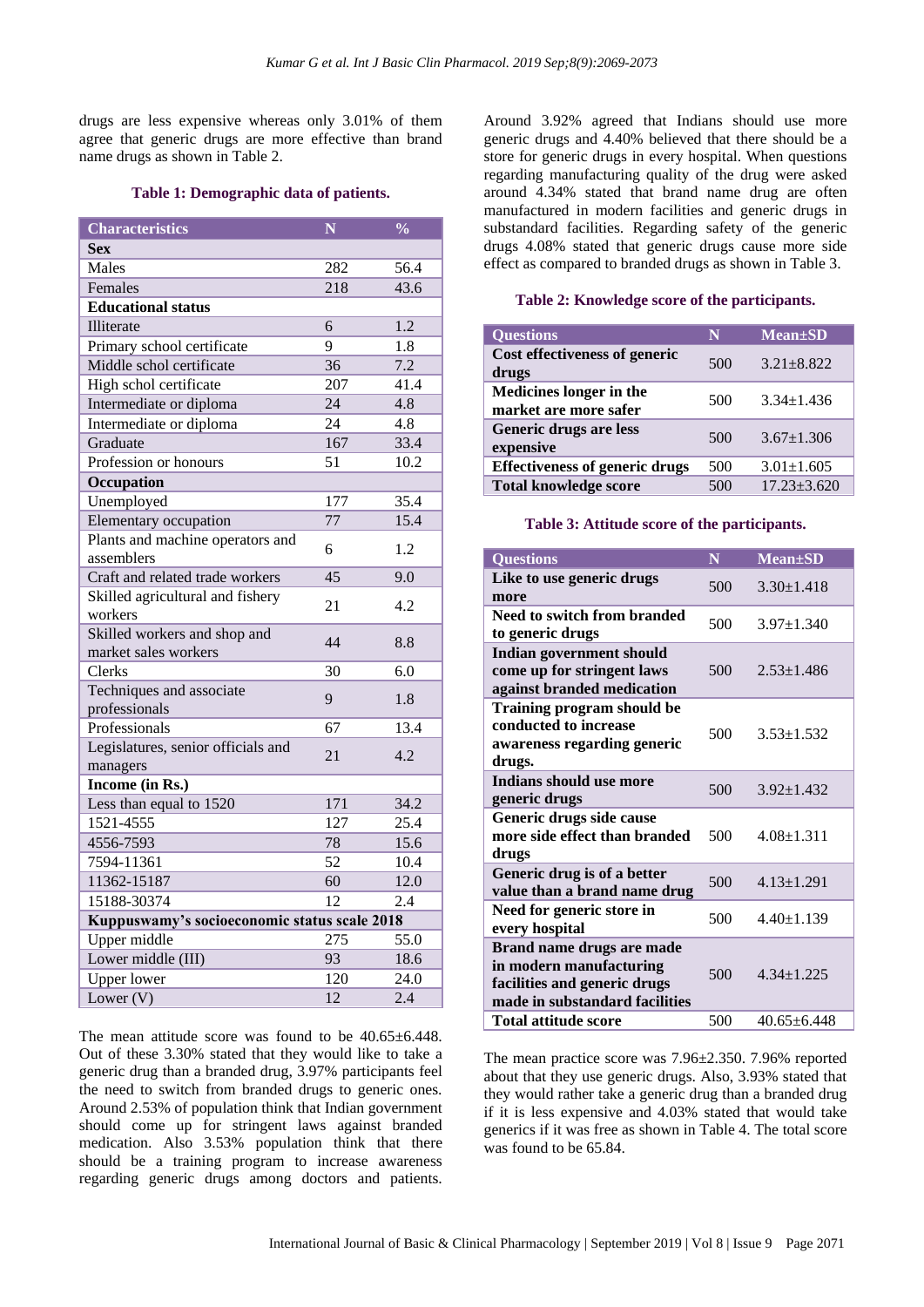In the present study it was found that demographic parameters such as occupation (p=0.623), income  $(p=0.27)$ , education  $(p=0.74)$  and socioeconomic status (p=0.272) were significantly not correlated with knowledge of the participants regarding generic drugs. However, these parameters were significantly correlated with attitude of the participants. It was also found that occupation ( $p=0.00$ ), income ( $p=0.47$ ), educational status  $(p=0.61)$ , socioeconomic status  $(p=0.000)$  were significantly correlated with their practice of generic drugs.

It was highlighted that there is a significant correlation between knowledge of the participants and attitude regarding their usage of generic drugs (p=0.00). However their knowledge and practice for the same was significantly not correlated  $(p=0.123)$  as shown in Table 5.

It was highlighted that there is a significant correlation between knowledge of the participants and attitude regarding their usage of generic drugs (p=0.00). However their knowledge and practice for the same was significantly not correlated (p=0.123) as shown in Table 5.

#### **Table 4: Practice score of the participants.**

| <b>Questions</b>                                                                                | N   | <b>Mean</b> ±SD  |
|-------------------------------------------------------------------------------------------------|-----|------------------|
| <b>Participants would use</b><br>generic drugs if it is less<br>expensive than branded<br>drugs | 500 | $3.93 \pm 1.499$ |
| Participants would use<br>generic drugs if given for<br>free                                    | 500 | $4.03 \pm 1.372$ |
| <b>Total practice score</b>                                                                     | 500 | $7.96 + 2.350$   |

### **Table 5: Correlations between knowledge, attitude and practice of the participants regarding generic drugs using Pearson correlation.**

|                        |                     | <b>Knowledge score</b> | <b>Attitude score</b> | <b>Practice score</b> |
|------------------------|---------------------|------------------------|-----------------------|-----------------------|
| <b>Knowledge score</b> | Pearson correlation |                        | $0.293***$            | 0.069                 |
|                        | Sig. (2-tailed)     |                        | 0.0001                | 0.123                 |
|                        | N                   | 500                    | 500                   | 500                   |
| Attitude score         | Pearson correlation | $.293**$               |                       | $0.477***$            |
|                        | Sig. (2-tailed)     | .000                   |                       | 0.0001                |
|                        |                     | 500                    | 500                   | 500                   |
| <b>Practice score</b>  | Pearson correlation | .069                   | $0.477***$            |                       |
|                        | Sig. (2-tailed)     | .123                   | 0.000                 |                       |
|                        | N                   | 500                    | 500                   | 500                   |

\*\*Correlation is significant at the 0.01 level (2-tailed).

#### **DISCUSSION**

The purpose of this research was to assess knowledge, attitude and practice regarding use of generic drugs. In this study socioeconomic status of the participants was recorded using Modified Kuppuswamy socio-economic status scale 2018 as this scale incorporates recording of parameters such as occupation, education and income of the participants and it is found to be highly reliable.

The results in the survey concluded that only 17.23±3.620 of the participants were aware about generic drugs. The knowledge regarding these drugs was found equivalent in both males and females. The safety of generic drugs was also questionable by majority as only 3.4% believe that generic drugs are safer than branded drugs. Also, 3.67% know that generic drugs are less expensive whereas only 3.01% of them agree that generic drugs are more effective than brand name drugs.

These results depict negative perception and lack of knowledge related to generic drugs. On correlating the knowledge of the participants with their demographic

variables it depicts that majority of population belonging to higher educational status, higher occupation, high income strata and upper socioeconomic class still lack information regarding generic drugs. This creates an alarming situation and increased need of training campaigns by the Indian government to increase awareness.

Participants were asked about their attitude regarding usage of generic drugs out of which nearly 40.65±6.448 of the participants showed positive attitude. Only 3.30% showed their interest regarding usage of generic drugs and 3.97% stated that there is a need to switch from branded to generic drugs. Around 2.53% of the participants said that Indian government should come up for stringent laws against branded medication. The safety of generic drugs was also questioned out of which 4.08% stated that generics have more side effect. The participants also had negative attitude regarding manufacturing facilities of generic drugs as 4.34% reported that generic drugs are made in substandard facilities and branded made in modern facilities. Further only 3.53% agreed or think that there should be implementation of awareness campaigns